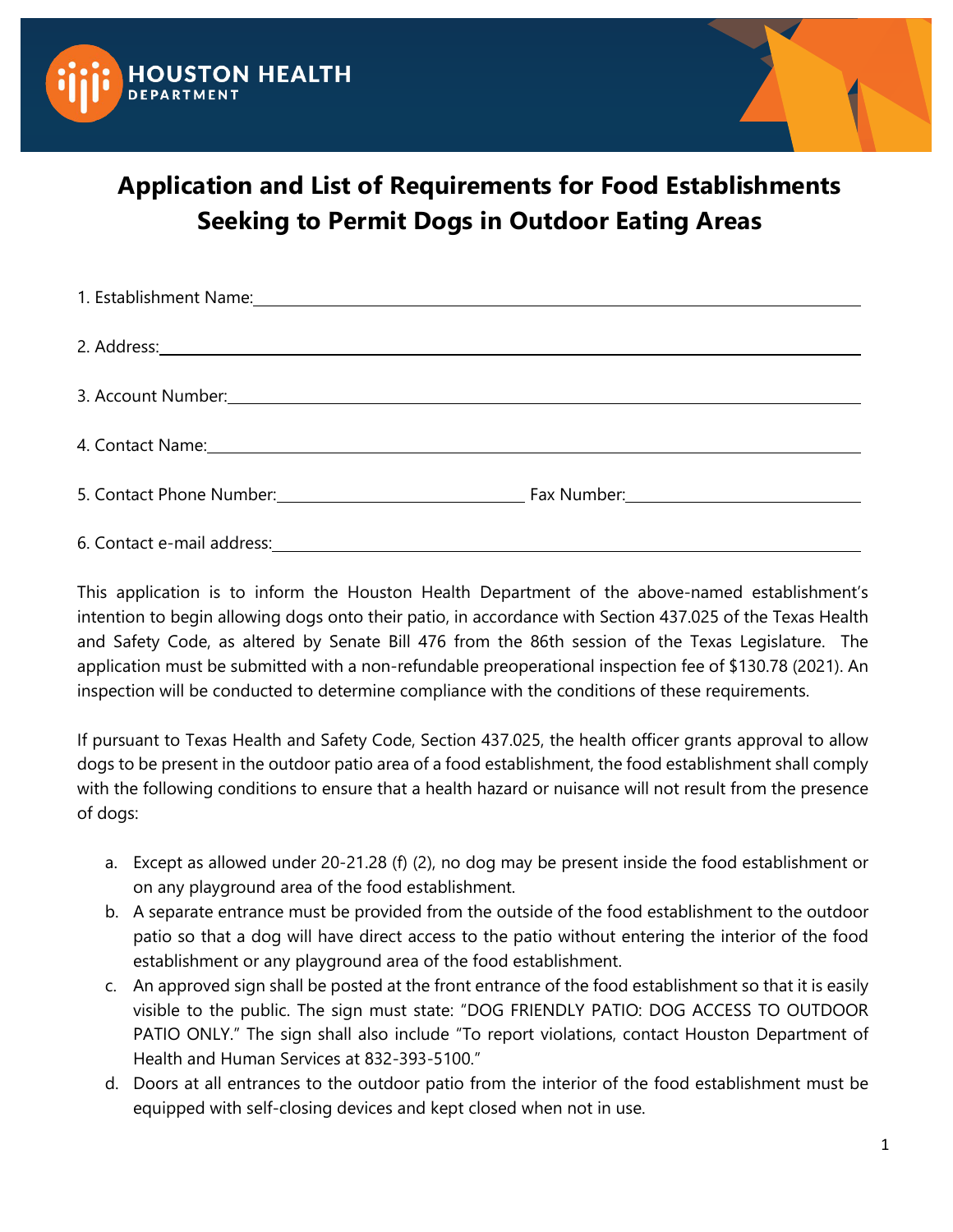

- e. No food preparation may be performed in the outdoor patio area, except that a beverage glass may be filled on the patio from a pitcher or other container that has been filled or otherwise prepared inside the food establishment.
- f. Hand sanitizer shall be available to customers and employees in the "Dog Friendly Patio."
- g. The outdoor patio must be continuously maintained free of visible dog hair, dog dander, and other dog-related waste or debris. The outdoor patio must be cleaned with animal friendly chemicals at the beginning of each shift during which food or beverages will be served. Waste created from a dog's bodily functions must be removed and cleaned with animal friendly chemicals immediately after each occurrence. Appropriate materials for this purpose shall be kept near the designated outdoor area. All dog waste shall be placed in insect and rodent proof containers located adjacent to the patio and must be disposed of outside of the food establishment in an approved covered waste receptacle. Equipment used to clean the outdoor patio must be kept outside of the food establishment.
- h. While on duty, wait staff, bus staff, or other food handlers at the food establishment may not pet or have contact with any dog.
- i. A dog must be kept on a leash and remain in the control of the customer while in the outdoor patio area. The dog must have proof of current rabies vaccination. The dog must also have a current license issued by the local jurisdiction where the dog resides. Contact the Bureau of Animal Regulation and Care (BARC) at 713-229-7300 for information about a City of Houston Dog License. Any human bite from a dog shall be reported to BARC.
- j. A dog is not allowed on a seat, table, countertop, or any other surfaces that customers use in the outdoor patio area.
- k. A dog is not allowed to have contact with any dishes or utensils used for food service or preparation at the food establishment.
- l. Food establishment personnel may not serve any food to the dog. Kibble, biscuits, and edible treats may be given to the dog by the customer. Water for dogs shall be provided by the food establishment in a disposable container.

I hereby certify that the above-named food establishment will comply with the above conditions and standards and any other conditions and standards that may be established by the health officer for the application. I also understand that dogs are not allowed on the patio(s) until this application is approved. If the application is approved and the permit holder/person-in-charge fails to comply with the standards and conditions established by the health officer, the health officer reserves the authority to remove authorization / issue citations.

Applicant Name (PRINT) Applicant Signature Date

 $\overline{\phantom{a}}$